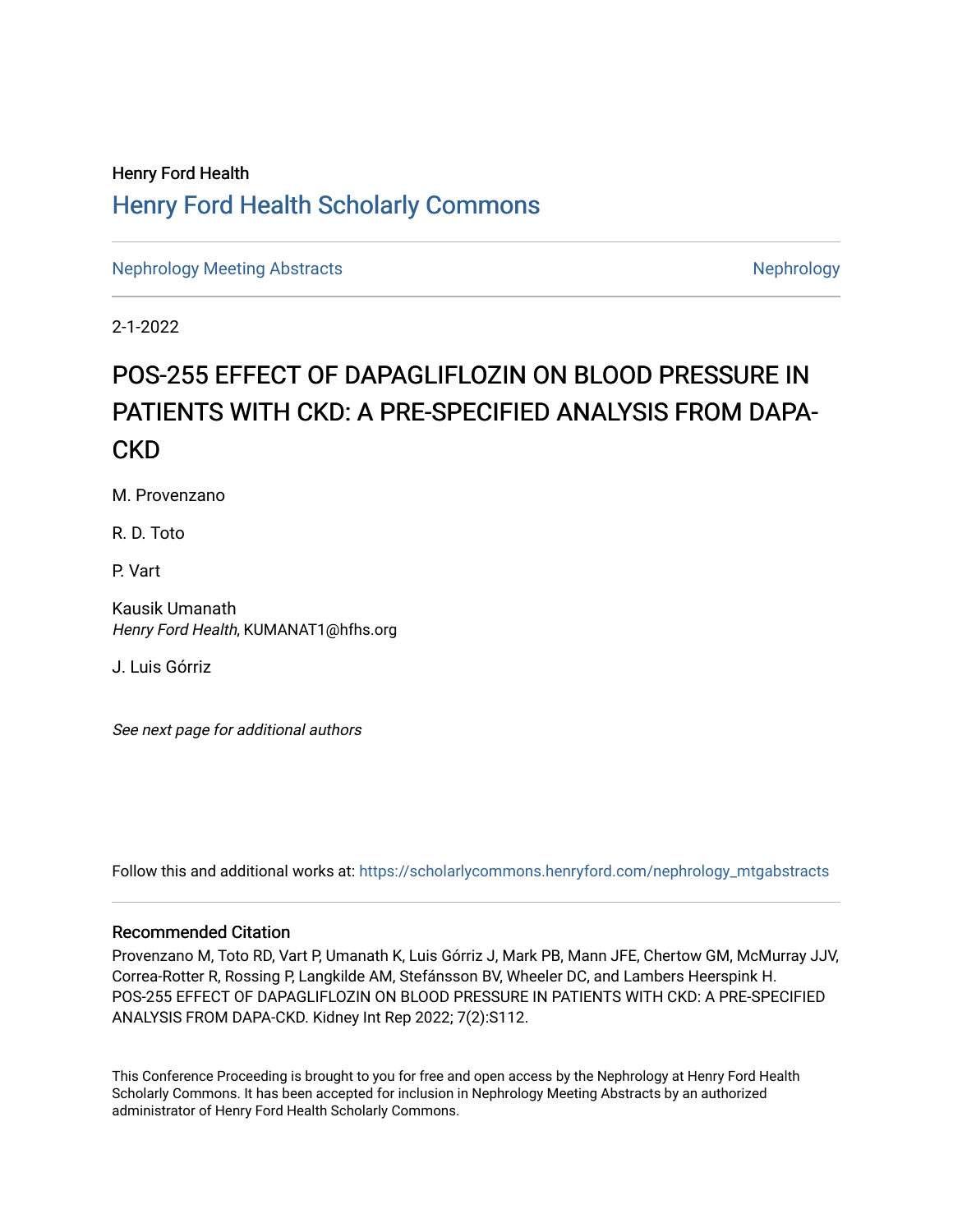## Authors

M. Provenzano, R. D. Toto, P. Vart, Kausik Umanath, J. Luis Górriz, P. B. Mark, J. F. E. Mann, G. M. Chertow, J. J. V. McMurray, R. Correa-Rotter, P Rossing, A. M. Langkilde, B. V. Stefánsson, D. C. Wheeler, and H. Lambers Heerspink